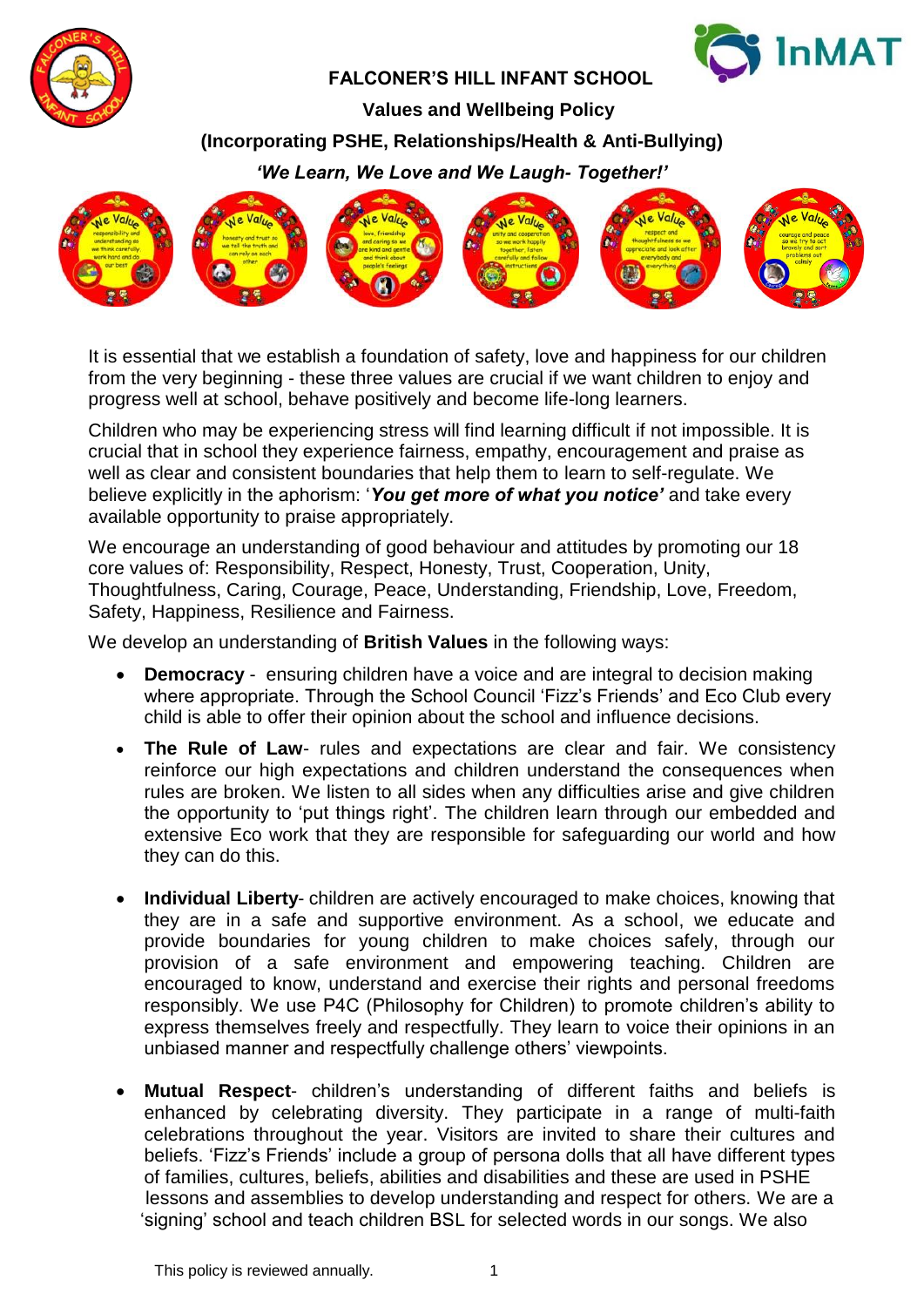take part in an annual signing schools event to raise funds for the charity SignHealth. Our value of 'Trust' is represented by a guide dog and weekly a guide dog visits school with its owner to listen to children read. We sponsor Guide Dogs for the Blind puppies- three to date.

 We are linked to Buhoma Primary School in Uganda and regularly hear about the lives of the children there. We have adopted six of the children and each class raises the sponsorship money needed for the children's school fees by participating in their own fundraising enterprise.

We aim to:

- help each child to reach their full potential by providing a broad, balanced, interesting and active Green Values Curriculum accessible to all, whatever their need.
- develop the partnership between school and the locality where the active involvement of parents and the wider community is encouraged.
- provide a stimulating, safe and welcoming environment in which children feel secure

Our objectives are:

- to provide a well balanced education for our children through a range of teaching styles and the effective use of resources.
- to use the developing relationships with the community and industry as an effective resource in the education process.
- to utilise all parts of the building and outside environment efficiently so as to maximise its resource potential.

We believe that good behaviour needs to be carefully developed. It is too important to be left to chance. Young children learn best when they are clear about what they are supposed to do and when they are continually and consistently encouraged to do it. Constant reference to our school values helps to make our expectations explicit. We want our children to develop as fully as possible so that they grow socially, personally and academically.

It is important that staff, governors and parents all understand and demonstrate good values as an example to the children. School values are shared with our community through visits to local businesses and old people's homes. Members of the community such as the Police and Cummins Engineering also attend our Eco Meetings.

### **VALUES**

#### *"Because you believed I was capable of behaving decently, I did."* **[Paulo Coelho](http://www.goodreads.com/author/show/566.Paulo_Coelho)**

The purpose of our values is explicit:

We value **Unity**, **Cooperation** and **Fairness** so we work happily together, include others, listen carefully and follow instructions.

We value **Responsibility**, **Understanding** and **Resilience** so we work hard, do our share and show perseverance.

We value **Respect**, **Thoughtfulness** and **Happiness** so we appreciate and look after everybody and everything.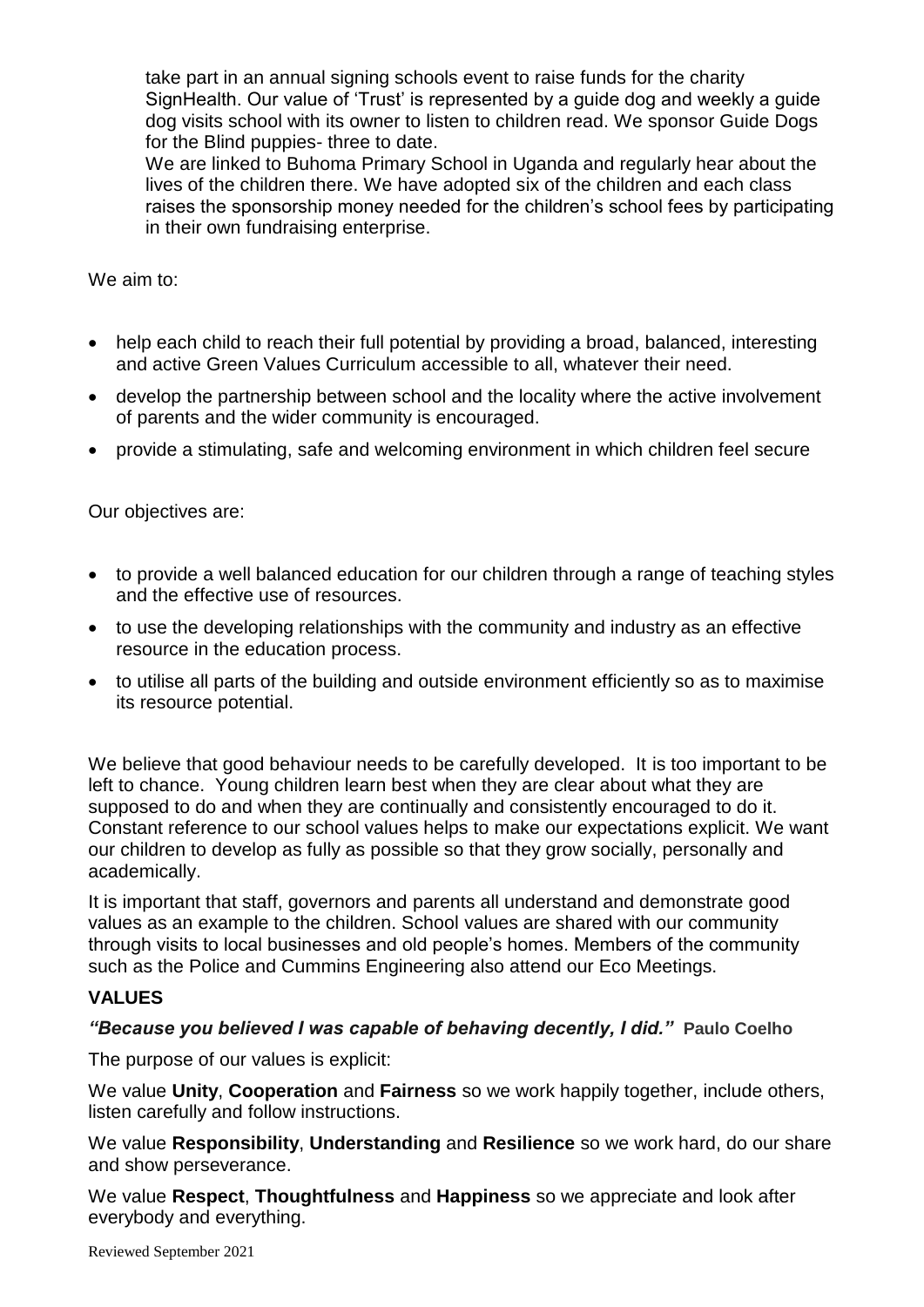We value **Honesty**, **Trust** and **Safety**, so we tell the truth, try to be reliable and take care of ourselves and each other.

We value **Love, Friendship** and **Caring** so we are kind and gentle and think about other people's feelings.

We value **Courage**, **Peace** and **Freedom** so we understand we can make choices, we try to act bravely and sort problems out calmly and fairly.

#### **Values Animals and Colours**

Each of the school values is represented by a colour and an animal. For example, the value of Trust is represented by a guide dog and the colour black, Every time a child displays the value of trust they are asked to place a recycled black bottle-top into the 'Values Vase' in the hall, likewise, other values are similarly rewarded with different coloured bottle-tops. When the Values Vase is full, the whole school enjoys a celebration treat time where they can choose their reward.

Good values are encouraged in every area of activity in school and pupils are helped to recognise examples of good behaviour and attitudes at all times. When any pupil finds these aims difficult to understand the school helps by making these expectations clearer, more specific and more suited to the children's individual needs.

We encourage good behaviour by:

- explaining and demonstrating what is expected
- recognising and highlighting good behaviour, values and effort as it occurs.
- ensuring that all children are praised for behaving and performing well.
- using social stories to make behaviours, values and solutions more explicit
- using restorative justice to resolve problems
- encouraging children to be responsible for their own behaviour.
- letting parents know about good behaviour, values and performance (Superstar and Smart Assemblies).
- rewarding individuals and groups for behaving, demonstrating good values and performing well
- ensuring children are prepared for, and aware of, routines and work expectations by using class visual timetables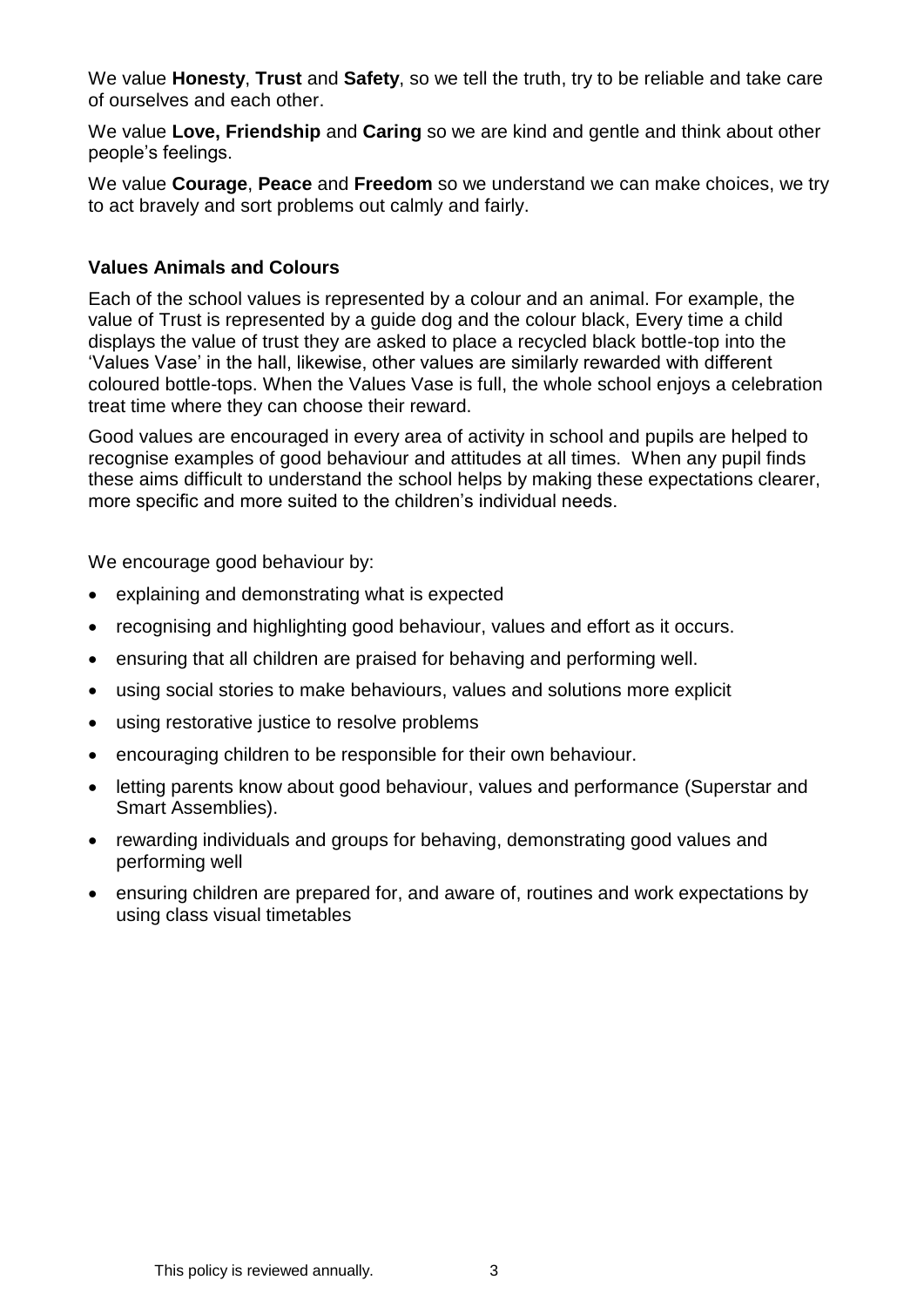# **LEARNING STARS**





As Values relate to behaviour and attitudes, the 'Learning Stars' make explicit metacognitive skills, and how to be a successful learner. A series of stories, has been created for each Learning Star, so children fully understand their meaning. There is a focus on a new Learning Star every three weeks. Children are noticed and rewarding for their good learning habits.

The Learning Stars live on the 'Luminous Learning Line' and children are encouraged to identify their own progress, in relation to the own learning lines, to show perseverance and resilience makes a difference.

Learning Stars are displayed in all classes and around the school so they can constantly be referred to. When children are congratulated for using a specific learning star they receive a Superstar.

### **GOLD STAR**

When a class has something special to share then their Gold Star can be taken to the Headteacher, or one of the leadership team, to ask if they can receive a visit so they can demonstrate their good work and receive praise.

#### **PSHE & Health and Relationships**

We use 'Zippy's Friends' as part of our Personal and Social Education Programme to explore behavioural issues, build resilience, develop understanding about change and to help raise self-esteem. The fundamental concept behind the programme is very simple – if we can teach young children how to cope with difficulties, they should be better able to handle problems and crises in adolescence and later life. Zippy's Friends has been evaluated and found to improve children's coping skills, social skills, emotional literacy, improve the class climate and reduce bullying.

The scheme of work covers the following content areas;

#### **Module 1- Feelings**

Reviewed September 2021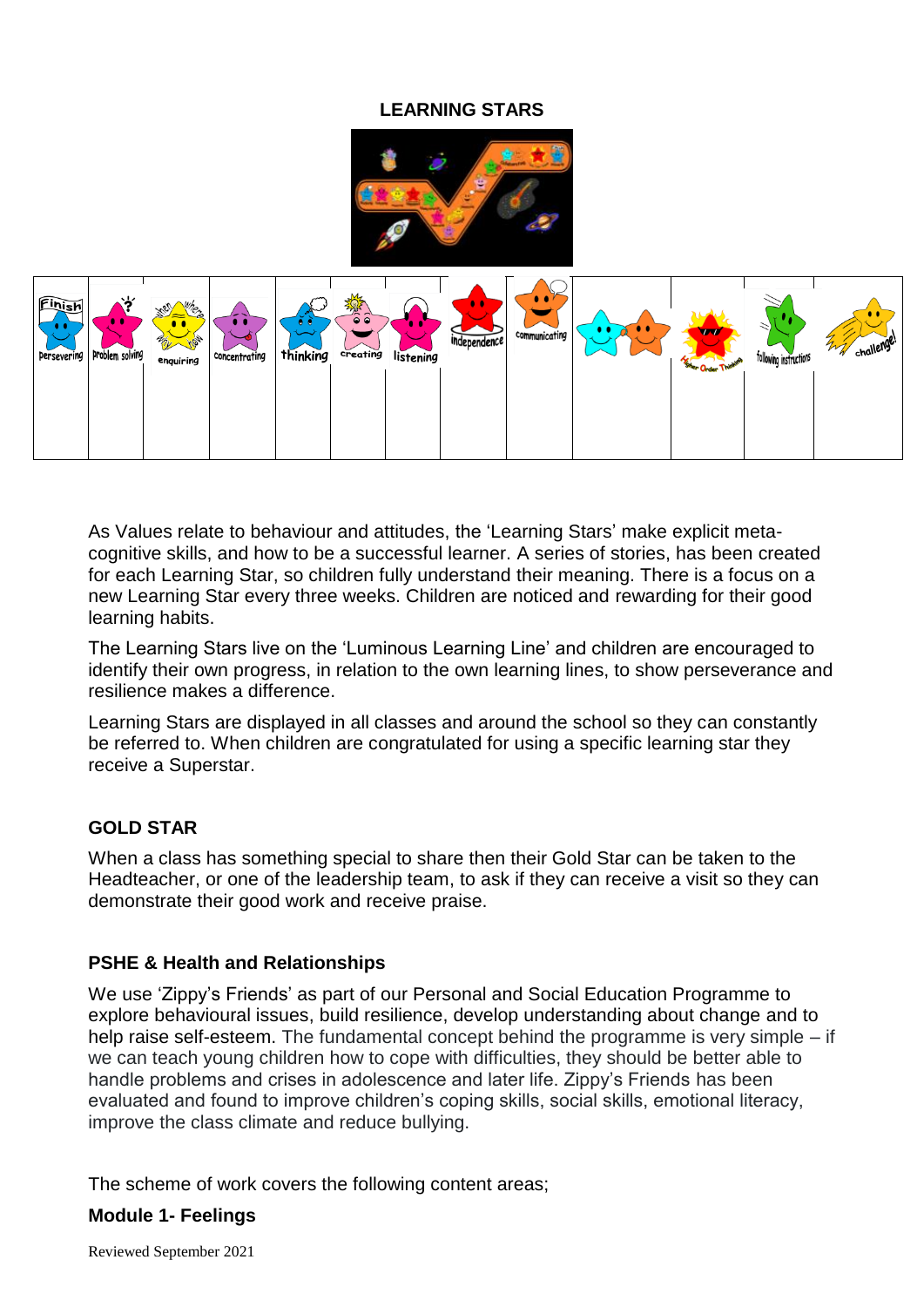**Module 2- Communication** 

**Module 3- Friendships and Relationships** 

**Module 4- Conflict Resolution** 

**Module 5- Changes and Loss**

**Module 6- Moving Forward** 

### **https://www.partnershipforchildren.org.uk/what-we-do/programmes-forschools/zippys-friends.html**

### **P4C**

Children are encouraged to be 'big thinkers' and consider philosophical questions about life and its challenges. They learn respect for the opinions of others even when they differ from their own and how to agree and disagree respectfully.



### **SUNSHINE CIRCLES**

Sunshine Circles is a Thera-play based programme that takes place at least once a week in each class as part of our PSHE curriculum. Every child enjoys nurture and affirmation during the sessions whilst being encouraged to have fun and develop trust and collaboration.

The Sunshine Circle Rules have been adopted for use across the school and playground:

### *'No hurts, stick together and have fun!'*

#### **SPECIAL PERSON**

To help children build self-esteem, each week, a 'Special Person' is selected who will enjoy sitting on a special chair (which is also brought into assemblies) and who will enjoy performing specific tasks. The children take home their class mascot for the weekend. A special ceremony takes place at the end of the week when the special person is given a crown. Special people also attend 'Fizz's Friends' (School Council) meetings with the Headteacher and, over refreshments, share their views on the school. In this way EVERY child, not just a selected few, have their voice heard.

#### **GOLDEN TIME**

An activity session takes place each week to celebrate and reward good behaviour and values. Children choose from a six week cycle of stimulating activities. A poster is clearly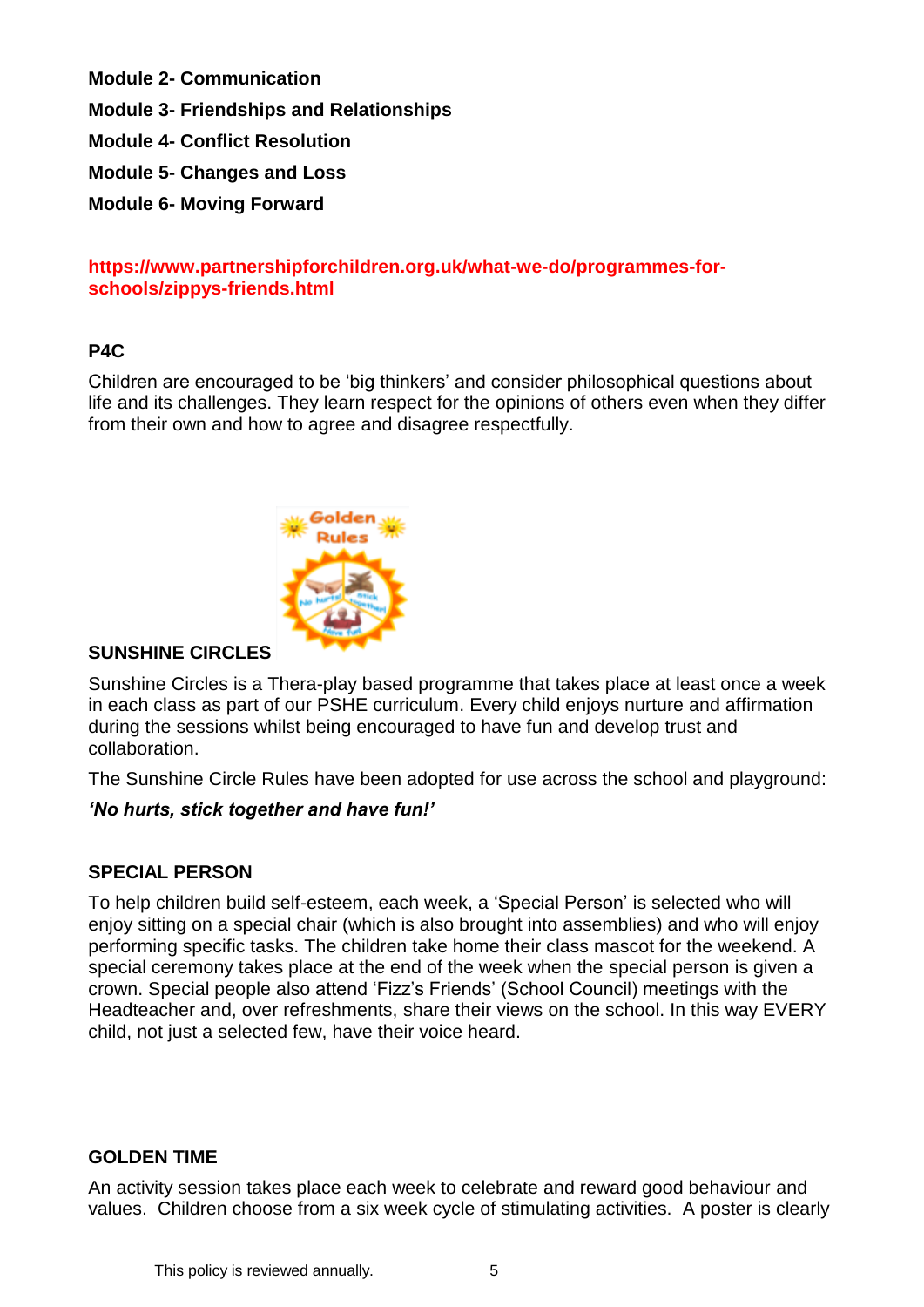displayed in each class identifying which activities will be available for the class that week thus acting as a further incentive as children look forward to the upcoming activities. The range of activities is reviewed regularly to ensure they are still popular- children are asked for their opinion about Golden Time activities and new ideas added that appeal to them.

### **SUPERSTARS: ABOVE AND BEYOND**

#### *You get more of what you notice*

#### *Essential Reading: 'When the Adults Change, Everything Changes' Paul Dix*

Positivity breeds respect, acceptance, motivation and better attitude and behaviour

If what we expect is good values and learning attitudes and we make our expectations clear in an encouraging, empathetic and positive manner then this is more likely to be achieved than adopting a harsh, heavy punitive approach.

We should constantly seek out opportunities to genuinely, praise children- for showing good values and learning attitudes.

#### **Recognition Superstars – above and beyond**

*How we treat the most damaged, the most vulnerable & the worst behaved in society reflects our humanity.*

*'Heavy punishment may seem to crush behaviour in the short term, it may even remove the problem for the teacher temporarily, but it doesn't teach improved future behaviour to those who need it most'.*

*An emotionally led response to bad behaviour should always be resisted. From calm distractions & humour; to smiling enthusiastically to let everyone know that you enjoy your job, great teachers recognise the counter-intuitive and shift their behaviour to achieve the best outcome for everyone. They know that how you behave is more important than how they behave.' (Paul Dix, When The Adults Change, Everything Changes.')* 

Each class has a '**Recognition Board'**. Children each have a name peg- this sits on a green smiley face on the recognition board. Above this there is a 'superstar' and children can be encouraged to move their peg to the superstar whenever the adults in the room feel they have made a noticeable effort.

Name pegs will be returned to the green smiley face at the end of each day. Those achieving a move to the Superstar will take home a superstar slip so parents can share their child's achievement.

#### **LUNCHTIME**

Our Midday Supervisors are fully involved in our Values, Wellbeing & Attachment Policy and encouraged to use praise regularly to encourage good behaviour. Children can be spotted for: good manners, trying new foods, clean plates, tidying up, remembering rules etc. Midday Supervisors feedback at the end of each lunchtime to the class teachers concerning any issues.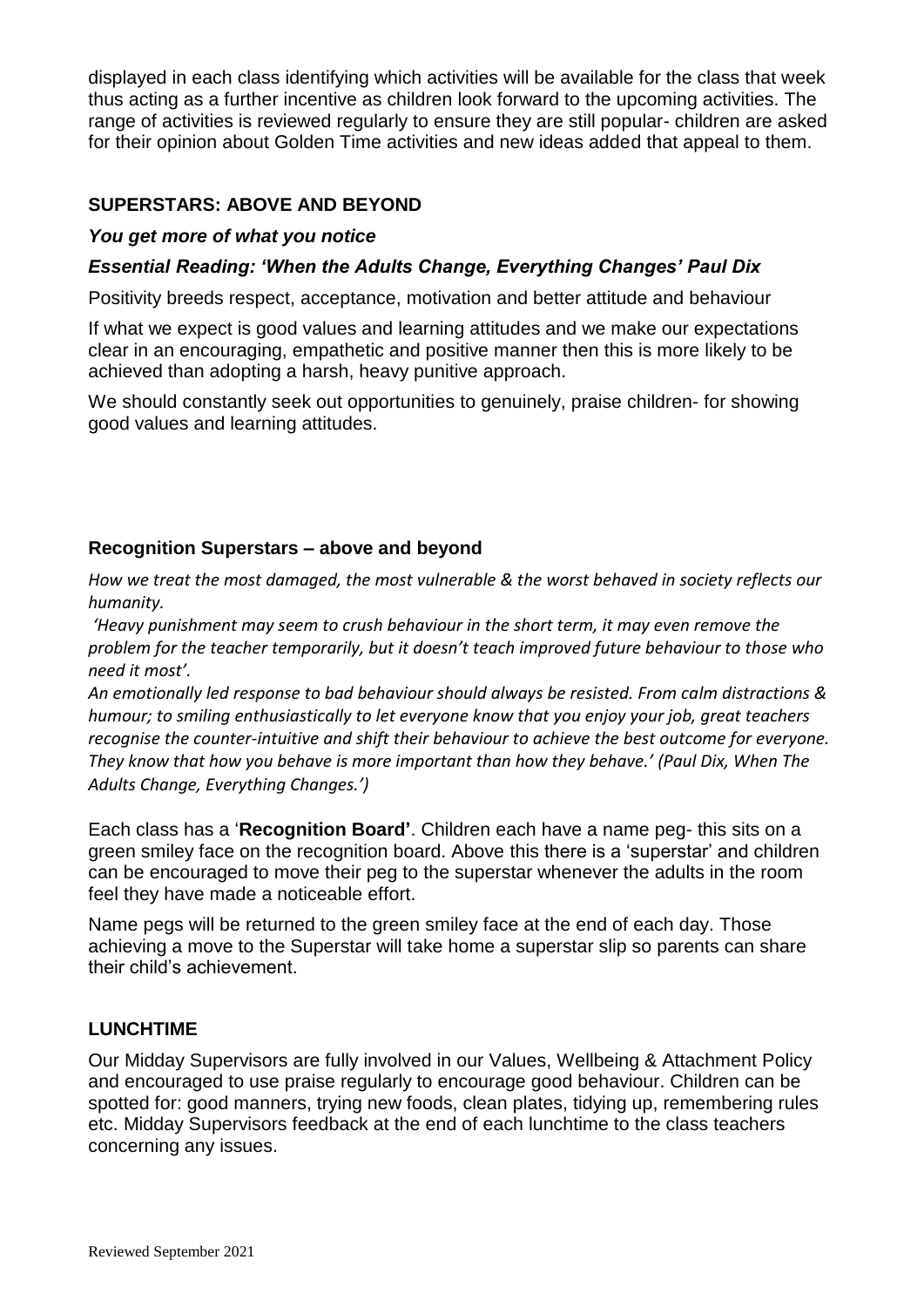# **SMART ASSEMBLY**

At the end of each week there is a celebration of children's achievements during Smart assembly. Certificates are awarded for children's, parents (and staff!) efforts in work, effort, behaviour, attitudes and values- these are known as 'Smarts'.

Achievements may be recognised by any adult associated with the school.

Out-of-School Achievements are also recognised and when children bring in awards and certificates gained outside school they can show them in class or Smart Assembly.

Smart assembly is shared with parents on our home learning platform, Seesaw.

Teachers need to keep a record of who has received awards in Smart Assembly so all children are recognised.

### **ANTI-BULLYING**

All the staff are trained in 'Protective Behaviours' and it is a priority that children should be made to feel safe. 'Protective Behaviours' is based on two key messages:

• *We All have the Right to Feel Safe all of the Time*

### • *We can talk with Someone about Anything, even if it feels awful or small*

Children have been taught a chant and actions as a strategy to alert adults when they feel uncomfortable:

### **"STOP! I DON'T FEEL SAFE! IF YOU DON'T STOP IT, I'LL TELL A GROWN-UP"**

During Fizz's Friends meetings each week the Special People are asked the direct questions 'Do you feel safe?' and 'What makes you feel safe?'

#### **HAND OF TRUST & TELLING**

Children are encouraged to think of the adults in school as grown-ups they can trust. A mantra that is repeated regularly is **'If you feel bad or sad, to feel well you must tell'**. Key staff are identified for each class and their names appear on 'hands of trust' posters as a reminder (along with the Headteacher, DSLs and BSA).

'Telling' is seen as a key strategy in ensuring children feel protected. 'Telling' bangles can be worn by children who are reluctant to let staff know they are worried about something.

#### **Anti-Bullying Dramas**

The school has designed a series of anti-bullying dramas that the children are involved in each year. In participating in a safe environment children are able to practise identifying what makes them feel unsafe and they learn to react in an appropriate way.

The school participates in Anti-Bullying Week every year and shares information with parents.

#### **Restorative Justice**

If a minor misdemeanour occurs then a reminder about our values/learning stars can be given; praise those nearby behaving appropriately. Children should **never** be humiliated in front of the class. If necessary because of a more serious or ongoing matter, a child may need speaking to separately. This should be done by taking a child aside to talk privately (by either the teacher of LSA)- the safe chairs can be used for this purpose or a child kept behind when others are out of the room.

*'Punishment does not teach better behaviour, restorative conversations do.' Paul Dix*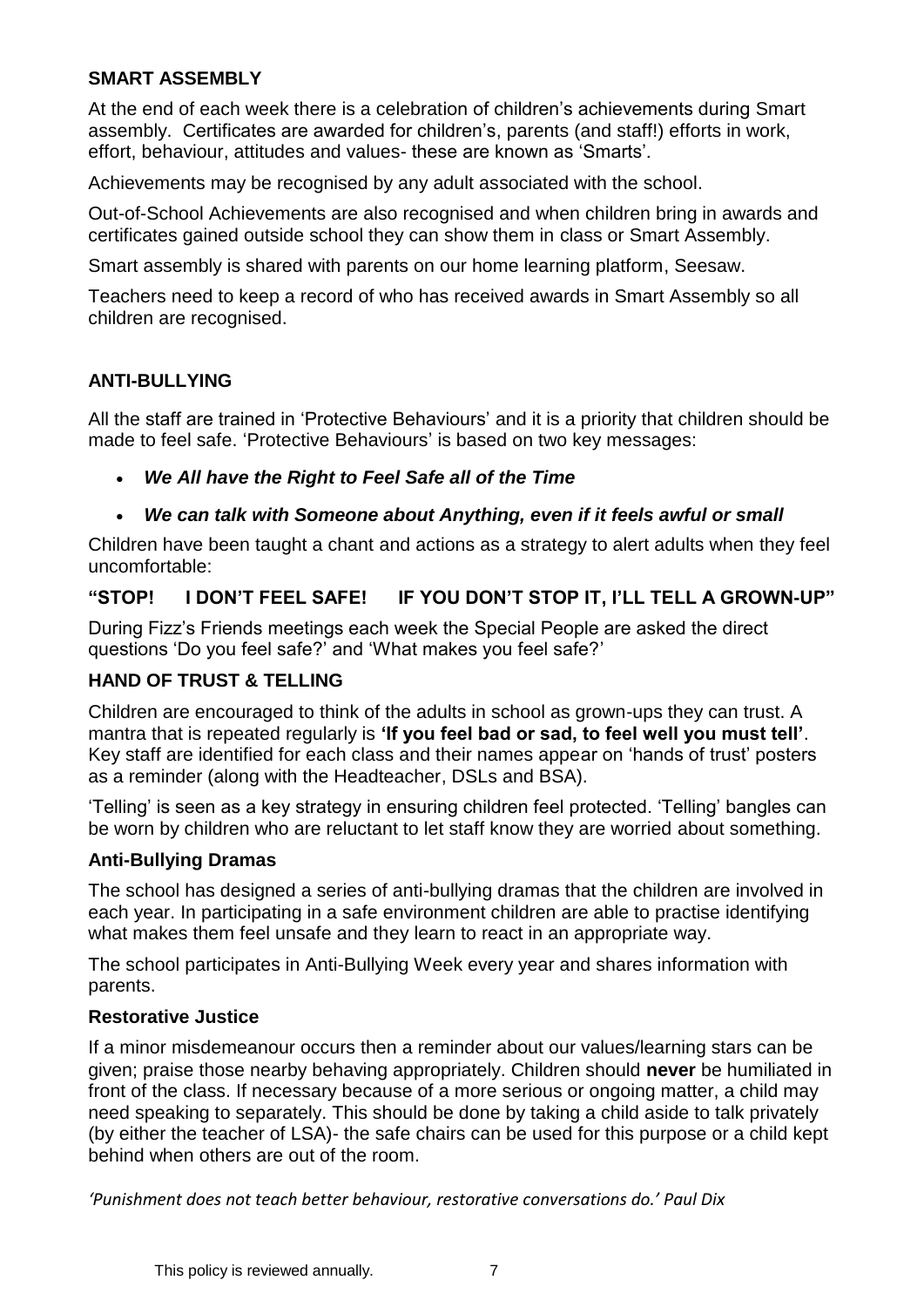If serious, then a sanction may need to be applied- involve the child in this ensuring they know that they have been treated fairly. What do they think should happen next? Apologies (putting it right when the child is calm enough to make this meaningful), talking to their grown-up at home, walking with an adult for part of playtime/lunchtime? Five minutes missed Golden Time? (if this is within the same day).

If a sanction has been applied then parents need to be informed. A log should be kept in the Class Values and Safety file of any notable issues.

If a child's name appears in the log three times in any six week period then it will be expected that the class teacher would have investigated if there is a particular reason (home issues, health etc.) and put an incentive into place. If there is no improvement then the Headteacher or SenCo should be informed so that a 'Tuesday's Child' meeting can be convened to look at any interventions that may be necessary.

Staff wear values and behaviour images on lanyards, for quick reference, to show children and encourage appropriate behaviour. 'Respect' can be used universally to remind children of expectations. The latest, featured Value and Learning Star images, will also be used. Individual cards are made for children who may need help with visual reminders of specific issues e.g kind hands, not calling out etc.

#### **Repeated Entries in the Class Values and Safety Log**

If behaviour deteriorates and standard strategies are not working it may be necessary to:

- contact parents/carers to discuss the issues and find out if there have been any difficulties/changes at home. In all cases of persistent problems, parents must be involved.
- Devise a suitable, personal incentive to encourage good behaviour.
- Use a frequency chart to identify where and when issues may arise.
- Consider appropriate interventions such as Play Buddies, Rainbow Time, Nurture Group, Play Therapy, Time to Talk, Worry Work, Kind Hands & Feet programme, Cherry Club etc.
- Complete a Boxall Profile and/or an SDQ to enable monitoring and assessment to take place. Check medical issues e.g sight, hearing, speech etc.
- Create a personal work station and use a personal visual timetable
- Explore what may be causing the problem- ask for a 'Tuesday's Child' meeting which may include the Headteacher, Deputy, SenCo, Play Therapist, Class teacher/LSA and BSA to discuss possible ways forward.
- Review six weekly progress towards targets.
- Consider allocating a key worker to work alongside the child
- If concerns continue referral to specialist support e.g Ed. Psych, School Paediatrician

#### **CLASSROOM MANAGEMENT**

*"In order to learn well children need a calm and purposeful classroom atmosphere..."*  (Elton Report 1989)

At our school we realise the importance of: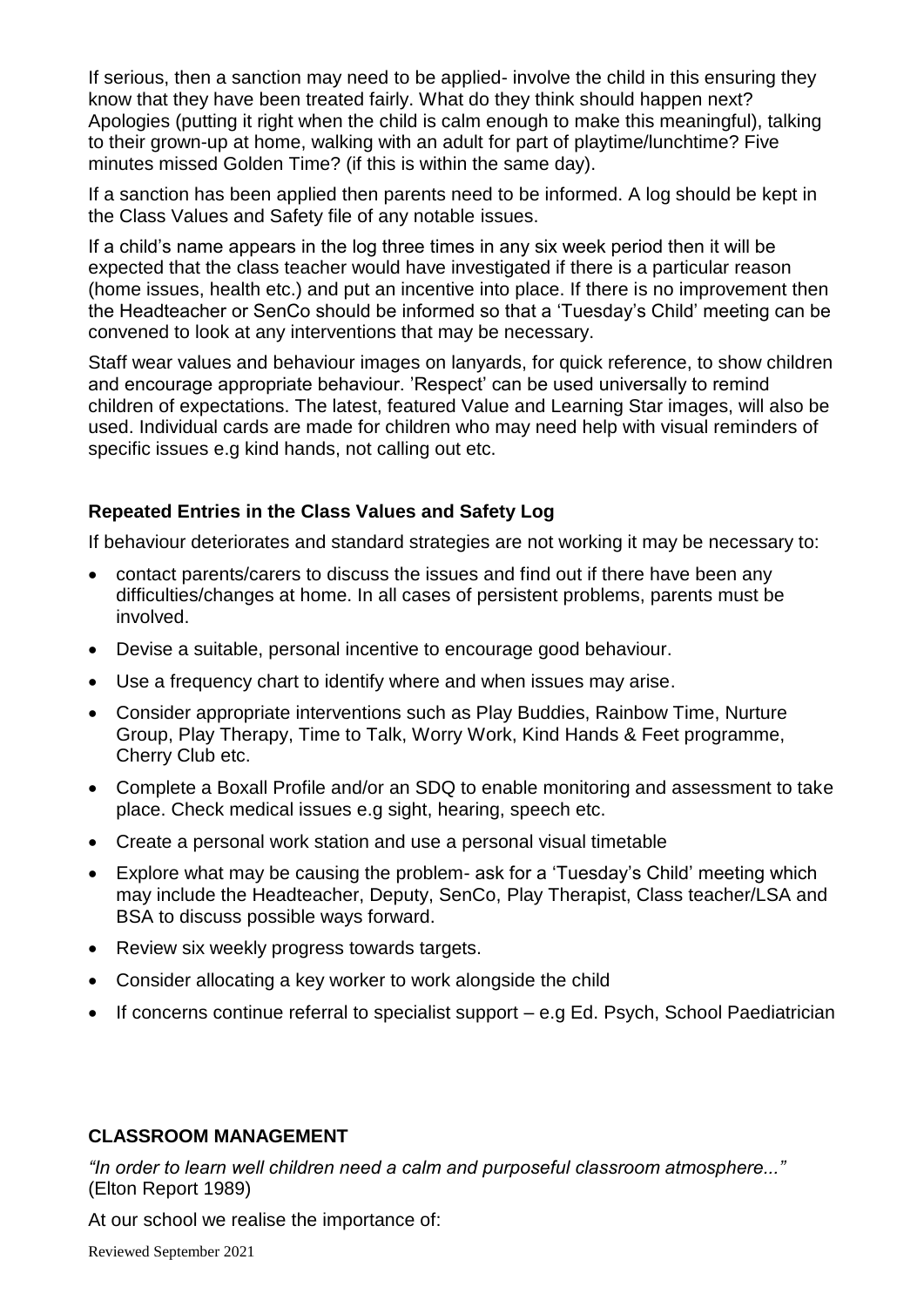- praise and encouragement: *You Get More of What You Notice!*
- rules and routines, which define boundaries and are communicated to all and consistently reinforced.
- clear expectations of work/behaviour and attitudes from staff, pupils and parents.
- listening to pupils in order to make them feel valued and following through on promises.
- appropriate work for the child with interest, variety and pace.
- setting targets for work that takes into account the child's ability and reflect the need for small steps and the use of incentives.
- involving children in assessing their own work and ensuring marking is understood and leads to improvement.

We realise that:

- routines that establish good working habits including punctuality and definite lesson endings are vital.
- sanctions need not be severe to be effective. They need to be seen by pupils as consistent and fair.
- there must be incentives for the pupils, the class, teachers and parents.

We have an established system of praising and rewarding good behaviour, warning and sanctions (see Behaviour Response Strategies).

We are aware that, as teachers, we contribute towards the atmosphere which promotes good behaviour in our classrooms. Factors that influence good classroom discipline and management are:

- Good preparation/thorough planning
- Resources and tasks appropriate to pupils ability
- Positive attitudes
- Respect for pupils
- Good example of behaviour (no shouting)
- Fun!
- Access to appropriate resources
- Flexibility
- Satisfaction and achievement

# **DAILY ROUTINES & RESPONSIBILITIES**